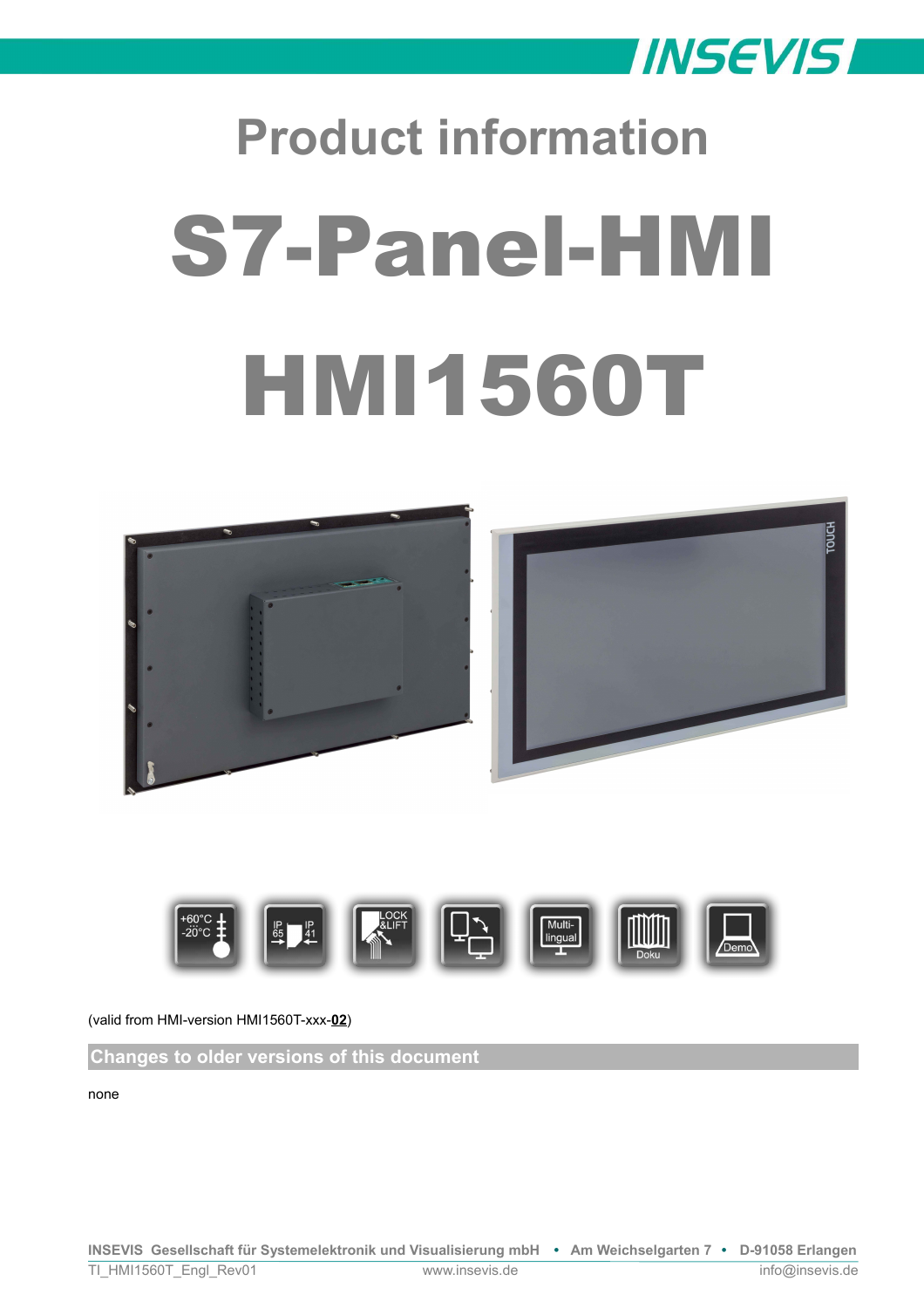# **INSEVIS**

# **Description**

#### **S7-Panel-HMI with**

- 15,6" TFT display (1366x768 pixel) - resistive touch (front protection class IP65)

#### **Standard configuration:**

# **Ethernet with**

- RFC1006 (S7-communication), - Send/ Receive via TCP and UDP, - Modbus TCP

**State LEDs** for Power, Battery, Error, Run

**Inserting stripes**  - for Logo and identification (thereby customized adaption possible easy)

### **Scope of delivery:**

- Mounting kit with grounding terminal i - Technical data sheet



*Figure above: View to rear side and connections sides of HMI1560T (horizontal use)*

*Figure below: CPU-connections of all Panel-HMI with CPUs type T*

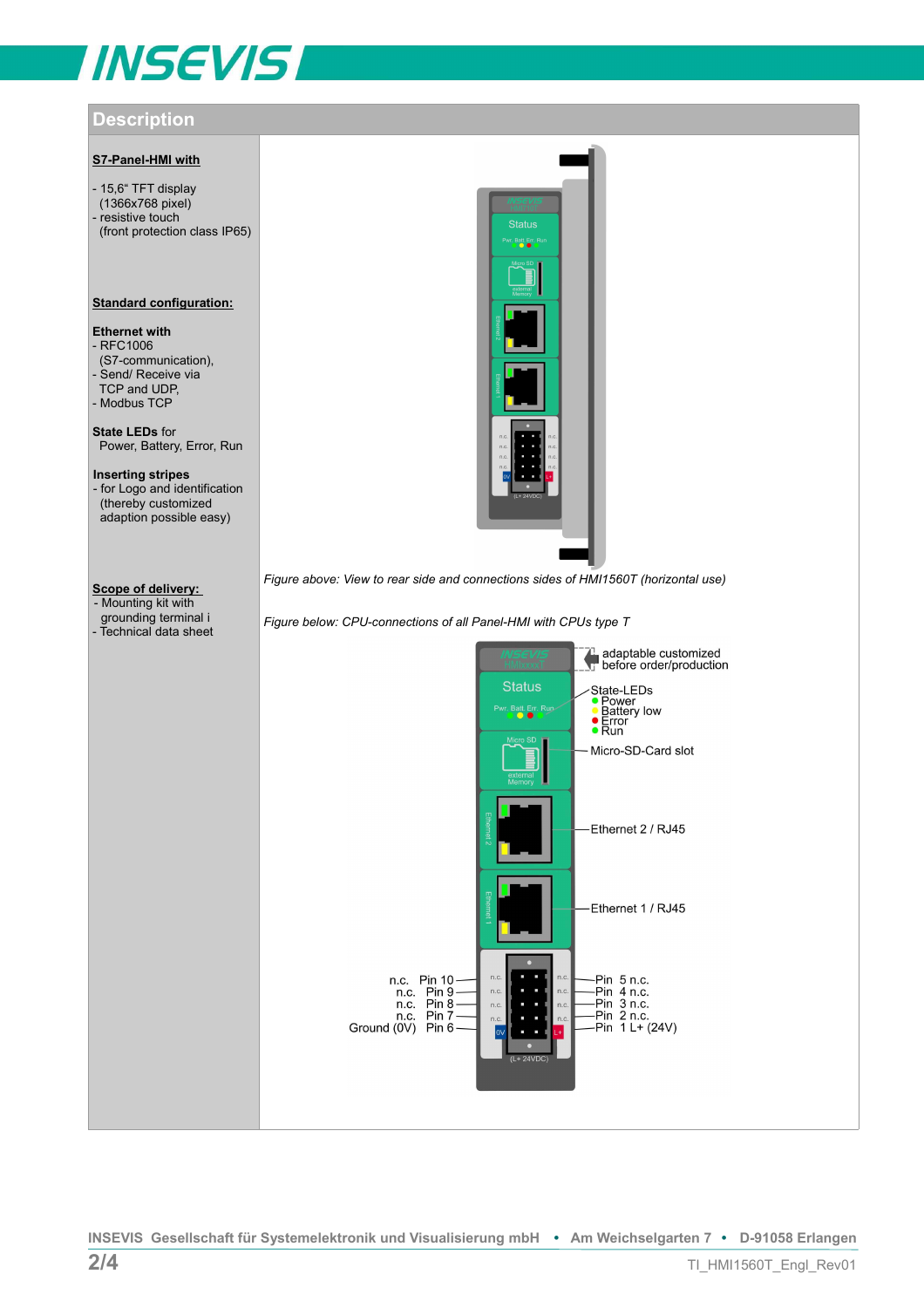

| <b>Technical data</b> |  |  |
|-----------------------|--|--|
|                       |  |  |

| ו סטוווווסמו טמנמ                                                            |                                                                                                                                   |  |  |
|------------------------------------------------------------------------------|-----------------------------------------------------------------------------------------------------------------------------------|--|--|
| Dimensions $W \times H \times D$ (mm)<br>Cut out $W \times H$ (mm)<br>Weight | 410 x 250 x 54<br>387 x 228<br>ca. 1.900 g                                                                                        |  |  |
| Operating temperature range<br>Storage temperature range                     | -20°C  +60°C (without condensation)<br>$-30^{\circ}$ C $+80^{\circ}$ C                                                            |  |  |
| IP-protection class<br>front panel<br>rear side                              | IP <sub>65</sub><br><b>IP41</b>                                                                                                   |  |  |
| Connection technology                                                        | removable connector with 2 lift arms or 2 bolt flanges<br>(cage clamp technology) for cross section up to max. 1,5mm <sup>2</sup> |  |  |
| Load voltage L+                                                              | 24V DC (11 V  30V DC)                                                                                                             |  |  |
| Current consumption<br>Power dissipation                                     | 500 <sub>m</sub> A<br>12W (typ.)                                                                                                  |  |  |
| Start-up current                                                             | < 3A                                                                                                                              |  |  |
| Diagonal of display (inch)<br>Display resolution (pixel)                     | 15,6" (258mm)<br>1366x768 Pixel (16:9)                                                                                            |  |  |
| Display unit<br>Operating unit                                               | TFT display with 16Bit colours<br>analog resisitive touch screen                                                                  |  |  |
| Visualization tool<br>unit to reference there                                | VisuStage<br><b>HMI1560T</b>                                                                                                      |  |  |
| <b>Technical data</b>                                                        | <b>CPU</b>                                                                                                                        |  |  |
| CPU-type                                                                     | <b>CPU-T (HMI1560T)</b>                                                                                                           |  |  |
| Flash<br>internal - for visualization<br>external memory                     | 48 MByte<br>Micro SD, up to max. 8 GByte (only for archiving)                                                                     |  |  |
| Ethernet<br>(protocols)                                                      | 2x Ethernet: (switch or separated ports):<br>10/100 MBit with parts of CP343 functionality<br>(RFC1006, TCP, UDP, Modbus-TCP)     |  |  |



**INSEVIS Gesellschaft für Systemelektronik und Visualisierung mbH • Am Weichselgarten 7 • D-91058 Erlangen**